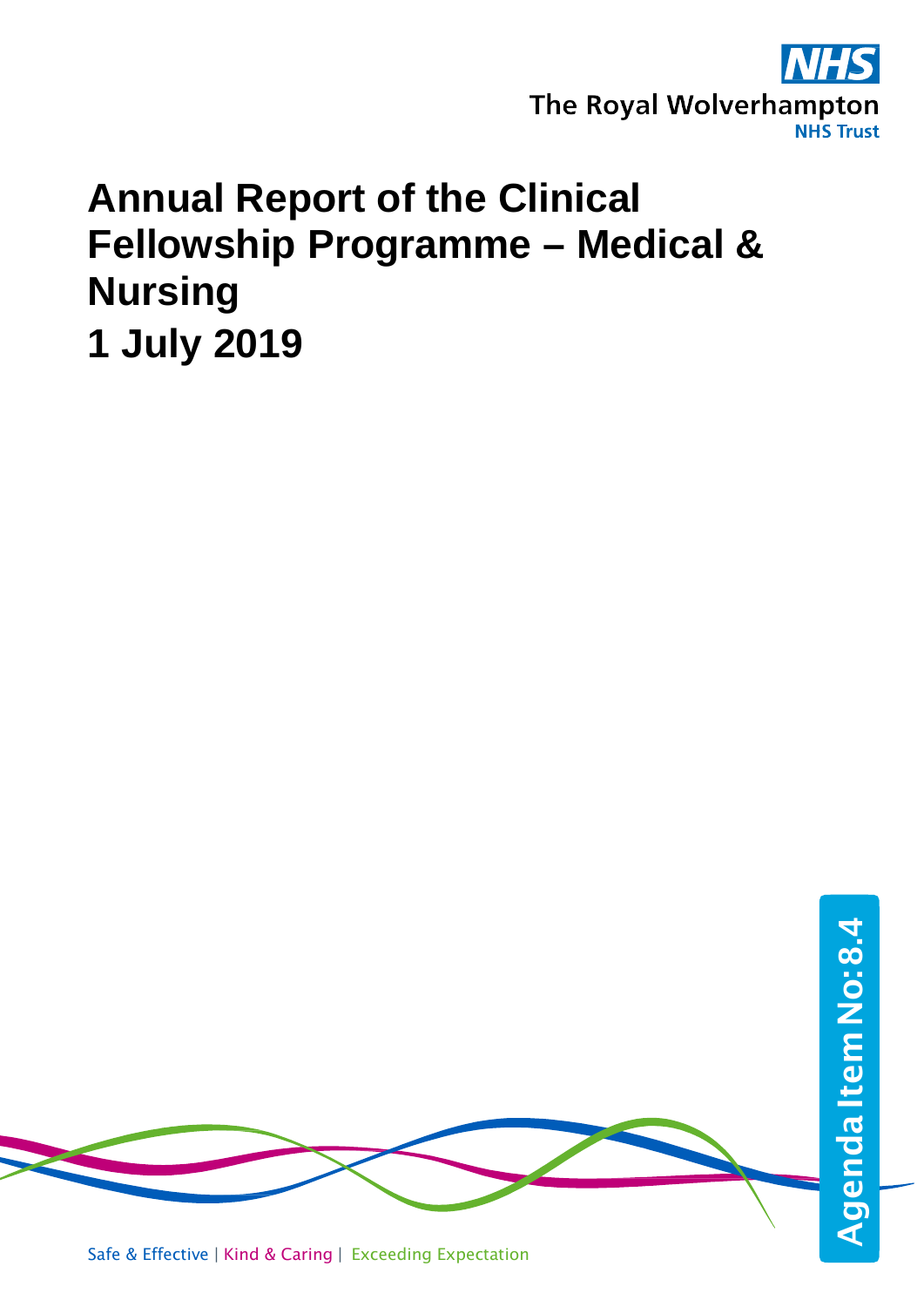|  |  | <b>NHS Trust</b> |  |
|--|--|------------------|--|
|  |  |                  |  |

| <b>Trust Board Report</b>                  |                                                                                                                                                                                                                                                                                                                                                                                                                                                                                                                                                                                                                              |  |  |
|--------------------------------------------|------------------------------------------------------------------------------------------------------------------------------------------------------------------------------------------------------------------------------------------------------------------------------------------------------------------------------------------------------------------------------------------------------------------------------------------------------------------------------------------------------------------------------------------------------------------------------------------------------------------------------|--|--|
| <b>Meeting Date:</b>                       | 1 July 2019                                                                                                                                                                                                                                                                                                                                                                                                                                                                                                                                                                                                                  |  |  |
| <b>Title:</b>                              | Annual Report of the Clinical Fellowship Programme - Medical & Nursing                                                                                                                                                                                                                                                                                                                                                                                                                                                                                                                                                       |  |  |
| <b>Report of:</b>                          | To provide an update to the Trust's board on the achievements of the Clinical<br>Fellowship Programme during 2018/19.<br>The report is presented under the following sections;<br>Background<br>$\bullet$<br>Programme Governance arrangements<br><b>Medical Clinical Fellowship Programme</b><br>Recruitment and retention<br>Quality and safety<br>$\bullet$<br>Education<br>$\bullet$<br>Partnerships<br>Finance                                                                                                                                                                                                          |  |  |
| <b>Action</b><br><b>Requested:</b>         | <b>Nursing Clinical Fellowship Programme</b><br>Recruitment and retention<br>Education<br>$\bullet$<br>Developments<br><b>Receive</b>                                                                                                                                                                                                                                                                                                                                                                                                                                                                                        |  |  |
| For the attention<br>of the Board          |                                                                                                                                                                                                                                                                                                                                                                                                                                                                                                                                                                                                                              |  |  |
| <b>Assure</b>                              | As at 31 March 2019 the Trust had 172 clinical fellows in post.<br>$\bullet$<br>During 2018/19 18 clinical fellows have exited the programme to take<br>up HEE training posts.<br>The CFP programme team are currently working closely with<br>Worcester Acute Hospitals NHS Trust, to support the recruitment of a<br>total of 27 clinical fellows to 17 vacancies at clinical fellow level and<br>10 at senior clinical fellow level.<br>The Nurse CFP has made a total of 75 offers of employment.<br>The Trust has been nominated 'Best organisation for Learning and<br>$\bullet$<br>Development' by The Nursing Times. |  |  |
| <b>Advise</b>                              |                                                                                                                                                                                                                                                                                                                                                                                                                                                                                                                                                                                                                              |  |  |
| <b>Alert</b>                               |                                                                                                                                                                                                                                                                                                                                                                                                                                                                                                                                                                                                                              |  |  |
| <b>Author + Contact</b><br><b>Details:</b> | Zoe Marsh, Deputy Head of Education<br>Tel 01902 307999 ext. 6175<br>Email zoe.marsh@nhs.net                                                                                                                                                                                                                                                                                                                                                                                                                                                                                                                                 |  |  |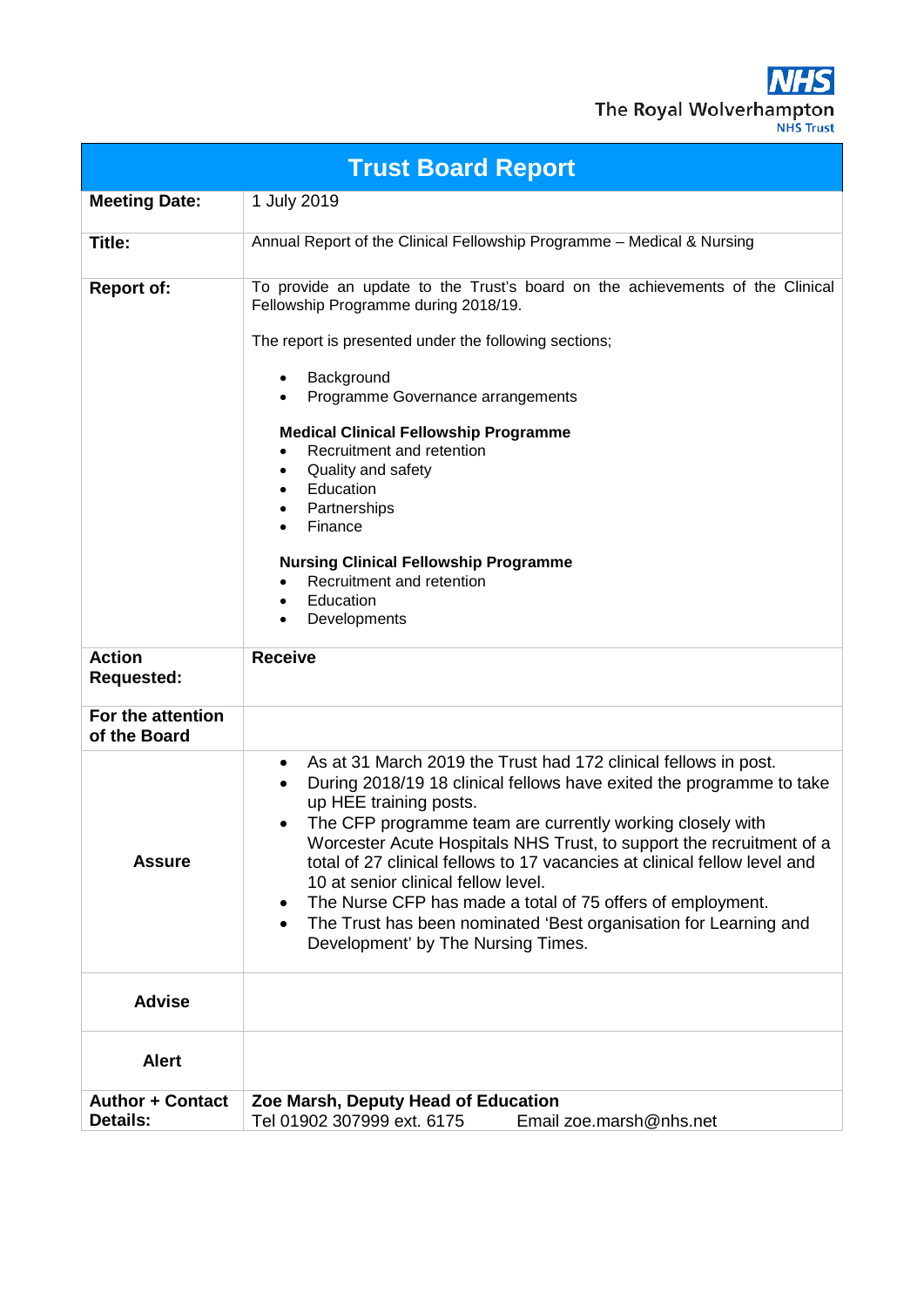| <b>Trust Board Report</b>                                      |                                                                                                                                                                                                                                                                                                                                                                                                                                                                                                                                                                                  |
|----------------------------------------------------------------|----------------------------------------------------------------------------------------------------------------------------------------------------------------------------------------------------------------------------------------------------------------------------------------------------------------------------------------------------------------------------------------------------------------------------------------------------------------------------------------------------------------------------------------------------------------------------------|
| <b>Links to Trust</b><br><b>Strategic</b><br><b>Objectives</b> | 1. Create a culture of compassion, safety and quality<br>2. Proactively seek opportunities to develop our services<br>4. Attract, retain and develop our staff, and improve employee engagement                                                                                                                                                                                                                                                                                                                                                                                  |
| <b>Resource</b><br>Implications:                               | None                                                                                                                                                                                                                                                                                                                                                                                                                                                                                                                                                                             |
| <b>CQC Domains</b>                                             | Safe: patients, staff and the public are protected from abuse and avoidable harm.<br>Effective: care, treatment and support achieves good outcomes, helping people<br>maintain quality of life and is based on the best available evidence.<br>Responsive: services are organised so that they meet people's needs.<br>Well-led: the leadership, management and governance of the organisation make<br>sure it's providing high-quality care that's based around individual needs, that it<br>encourages learning and innovation, and that it promotes an open and fair culture. |
| <b>Equality and</b><br><b>Diversity Impact</b>                 | EIA assessment completed                                                                                                                                                                                                                                                                                                                                                                                                                                                                                                                                                         |
| <b>Risks: BAF/TRR</b>                                          | 4562 - locum spend<br>5247 - Risk ID tbc- GMC Sponsorship                                                                                                                                                                                                                                                                                                                                                                                                                                                                                                                        |
| <b>Risk: Appetite</b>                                          |                                                                                                                                                                                                                                                                                                                                                                                                                                                                                                                                                                                  |
| <b>Public or Private:</b>                                      | <b>Public</b>                                                                                                                                                                                                                                                                                                                                                                                                                                                                                                                                                                    |
| <b>Other formal</b>                                            | The University of Wolverhampton                                                                                                                                                                                                                                                                                                                                                                                                                                                                                                                                                  |
| bodies involved:                                               | The General Medical Council                                                                                                                                                                                                                                                                                                                                                                                                                                                                                                                                                      |
|                                                                | The Nursing and Midwifery Council                                                                                                                                                                                                                                                                                                                                                                                                                                                                                                                                                |
| <b>References</b>                                              |                                                                                                                                                                                                                                                                                                                                                                                                                                                                                                                                                                                  |
| <b>NHS</b><br><b>Constitution:</b>                             | In determining this matter, the Board should have regard to the Core<br>principles contained in the Constitution of:<br>Equality of treatment and access to services<br>High standards of excellence and professionalism<br>$\bullet$<br>Service user preferences<br>$\bullet$<br>Cross community working<br><b>Best Value</b><br>Accountability through local influence and scrutiny                                                                                                                                                                                            |

# **Report Details**

# **1. Background**

1.1 In 2016 The Royal Wolverhampton NHS Trust, in partnership with The University of Wolverhampton - Academic Institute of Medicine established the Clinical Fellowship Programme (CFP). A high quality training programme for junior doctors seeking experiential service based learning outside of the standard UK training programmes.

1.2 The objective of the CFP is to attract high quality medical staff with an attractive training and benefit package thereby reducing reliance on costly short-term locum staff to support service delivery.

1.3 Clinical Fellows undertake duties from Core Trainee level up to and including consultant equivalent, depending on their skills and experience. Clinical fellows support the Trust's on-call rota, support 7 day service provision and in certain specialties undertake lists i.e. endoscopy lists.

1.4 In late 2018 the Trust approved a business case to expand the CFP to include Nursing, to support the recruitment of 320 nurses to the programme over a period of 4 years.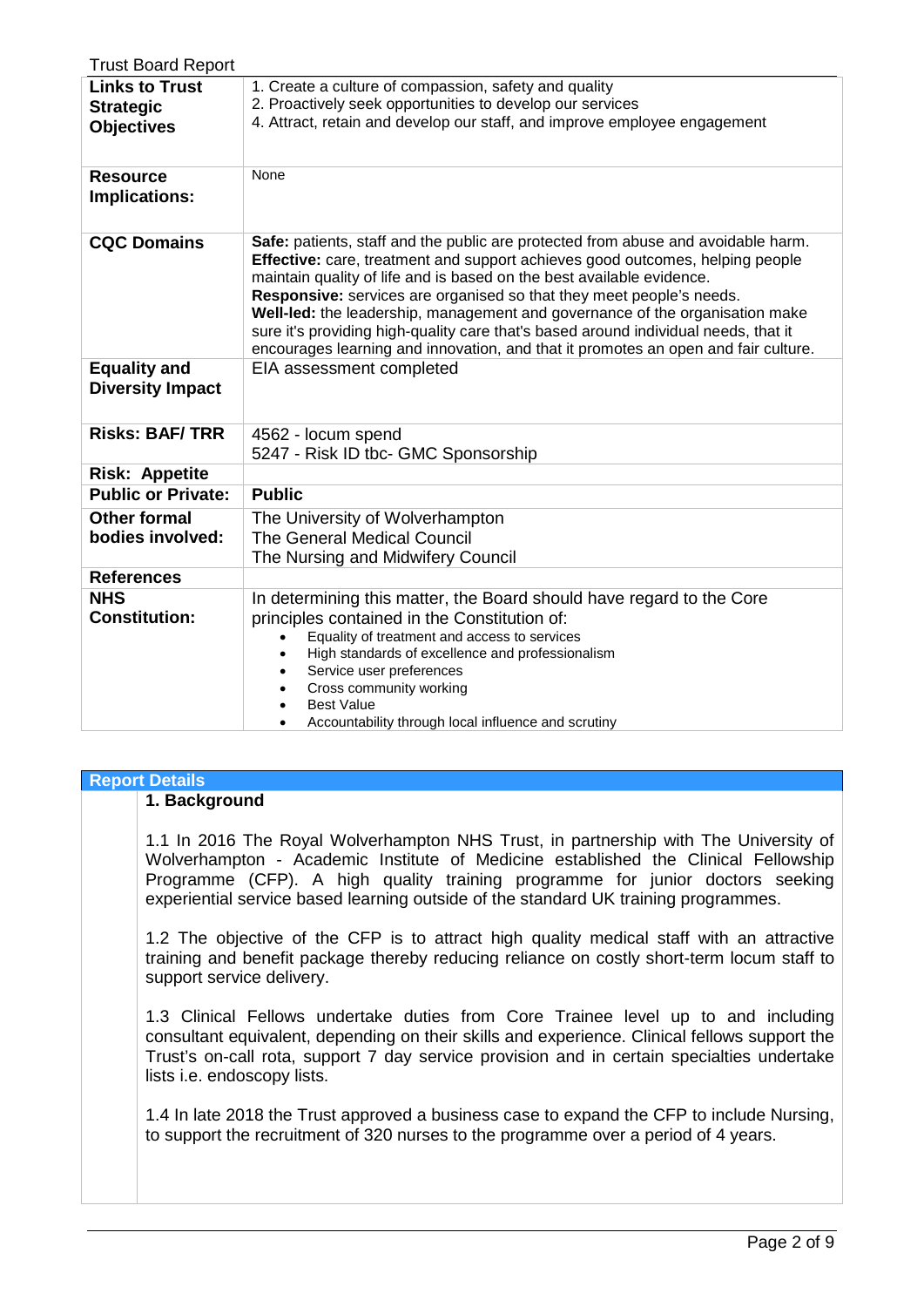## **2. Programme structure and governance arrangements**

2.1 The CFP organisational structures can be found in Appendix A and the governance reporting structure in Appendix B.

# **Medical Clinical Fellowship Programme**

## **3. Recruitment and retention**

3.1 The table below shows the numbers of fellows in post as at 31 March 2019.

## **Table 1: Number of Clinical Fellows**

|                                  | Total 172        |
|----------------------------------|------------------|
| <b>Clinical Fellows</b>          | Div 1<br>15      |
|                                  | Div 2 52         |
|                                  | Div $3 \quad 3$  |
| <b>Senior Clinical Fellows</b>   | Div 1<br>63      |
|                                  | Div 2 22         |
|                                  | Div 3<br>- 9     |
| <b>Advanced Clinical Fellows</b> | Div $1 \quad 3$  |
|                                  | Div $2 \quad 5$  |
|                                  | Div <sub>3</sub> |

3.2 The Trust is delighted to have appointed Dr Mark Whitsey as Consultant in Care of the Elderly. Mark spent 2 years with the Trust as a Senior Clinical Fellow before continuing his specialty training with HEE and will be returning to the Trust as a consultant in September this year.

#### **Visas and sponsorship**

3.3 The CFP was awarded GMC sponsorship status in June 2018. This has allowed the CFP to recruit doctors by sponsoring for both GMC registration and Tier 2 visa.

3.4 During 2018/19 the CFP sponsored 48 doctors through the scheme.

#### **Table 2: GMC sponsored by division**

|                           | Total 48 |
|---------------------------|----------|
| GMC sponsored by division | Div 1 18 |
|                           | Div 2 28 |
|                           | Div 3 2  |

## **Exit Routes**

3.5 **58** fellows left the programme during 2018/19. The exits routes of these fellows are shown below.

# **Table 3: Clinical fellow exit route data**

| <b>Clinical Fellow Exit Route</b> | Total |
|-----------------------------------|-------|
| UK HEE Programme                  | 18    |
| <b>Other NHS Trust</b>            | 10    |
| Return to home country            | 18    |
| <b>Unknown</b>                    | 13    |
|                                   |       |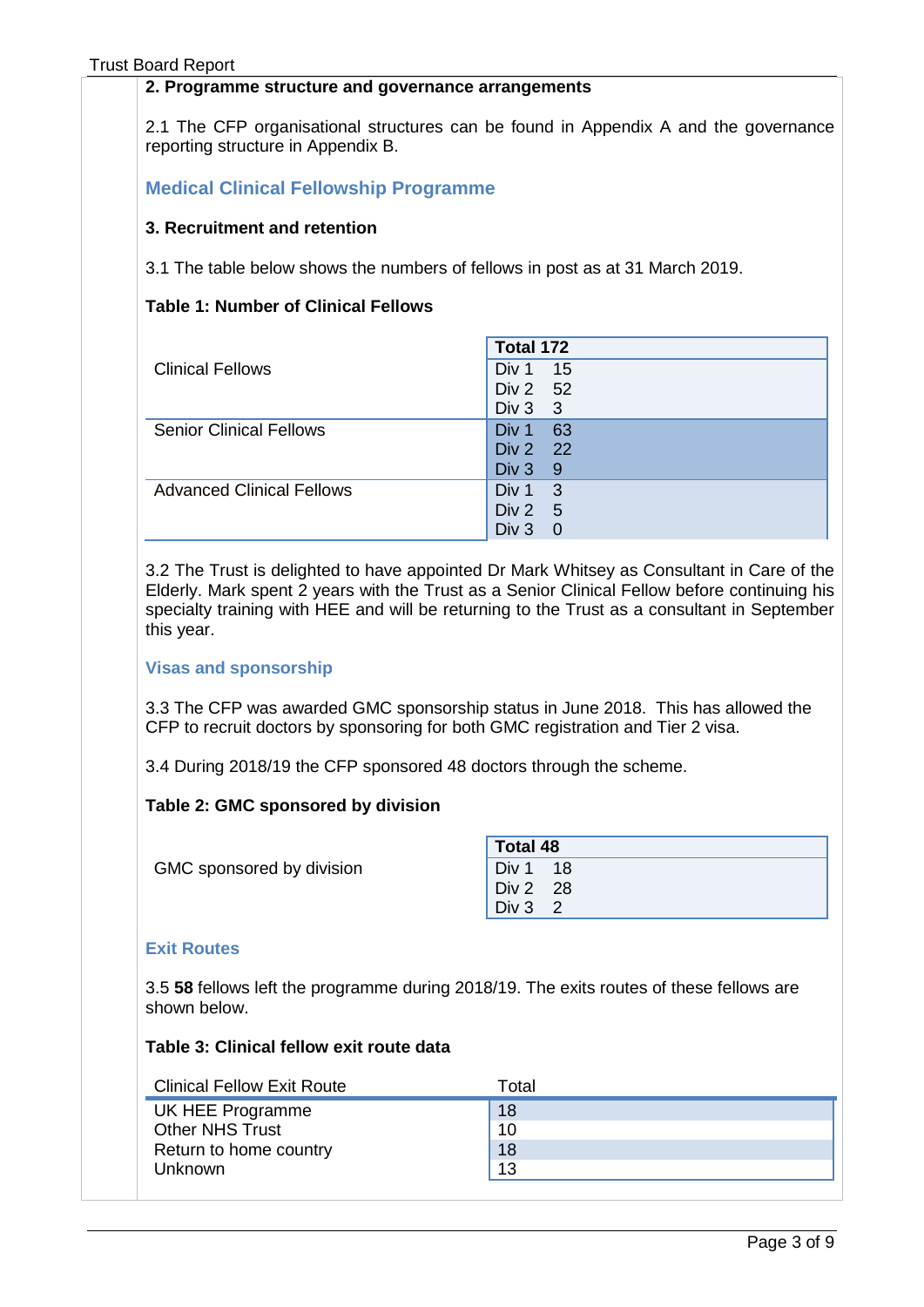# **4. Quality and safety**

#### **Serious untoward incidents**

4.1 The table below the numbers of trainees and clinical fellows directly involved in Serious Untoward Incidents during 2017/18 and 2018/19.

## **Table 4: Serious untoward incidents**

| 17/18 Serious Untoward Incidents | <b>18/19 Serious Untoward Incidents</b> |
|----------------------------------|-----------------------------------------|
| Trainee doctors                  | Trainee doctors                         |
|                                  | റ                                       |
| <b>Clinical Fellows</b>          | <b>Clinical Fellows</b>                 |
|                                  | ີ                                       |

# **Appraisal and revalidation**

4.2 As at 31 March 2019, 100% of clinical fellows are compliant with their annual appraisal requirements. There were 98 positive recommendations, 1 deferal (request for more time) and 0 non-engagement recommendations made to the General Medical Council for clinical fellows during the 2018/19 revalidation cycle to-date.

## **Table 5: Clinical fellow revalidation recommendations**

| <b>Recommendation Type</b> | <b>Total</b> |
|----------------------------|--------------|
| Positive                   | 98           |
| Deferral                   |              |
| Non-engagement             | 0            |
| <b>TOTAL</b>               | 99           |

# **Service improvement projects and audits**

4.3 **16** clincal fellows have completed, or are in the process of completing, service improvement projects and audits. Examples of the service improvement projects and audits can be found below;

#### **Table 6: Clinical fellow service improvement projects/audits**

| <b>Specialty</b>                 | <b>Project/Audit title</b>                                                                                                                                            |
|----------------------------------|-----------------------------------------------------------------------------------------------------------------------------------------------------------------------|
| <b>Surgery</b>                   | Improving patient flowthrough the fast track colonoscopy service by<br>introducing referral criterion to include blood test                                           |
| <b>Paediatrics</b>               | Improving junior doctors paediatric clinical skills                                                                                                                   |
| <b>T&amp;O</b>                   | Reducing need for blood cultures and antibiotic therapy in post-operative<br>patients exhibiting pyrexia as a normal inflammatory response                            |
| <b>O&amp;G</b>                   | Improving the quality of hand-over process in the labour ward                                                                                                         |
| Trauma &<br><b>Orthopaedics</b>  | Introduction of a pre and post-operative ultrasound bladder scan protocol<br>for arthroplasty surgeries to manage post-operative urinary retention                    |
| <b>Diabetes</b><br>Endocrinology | To improve compliance with national and local guidelines for glucose<br>monitoring in stroke patients                                                                 |
| Cardiology                       | Improving compliance with local guidelines regarding the measurement of<br>venous blood glucose and glycated haemoglobin in patients with acute<br>coronary syndrome. |
| <b>Respiratory</b>               | Reducing duplication of blood sampling (and therefore blood loss) in critical<br>care patients by improving documentation                                             |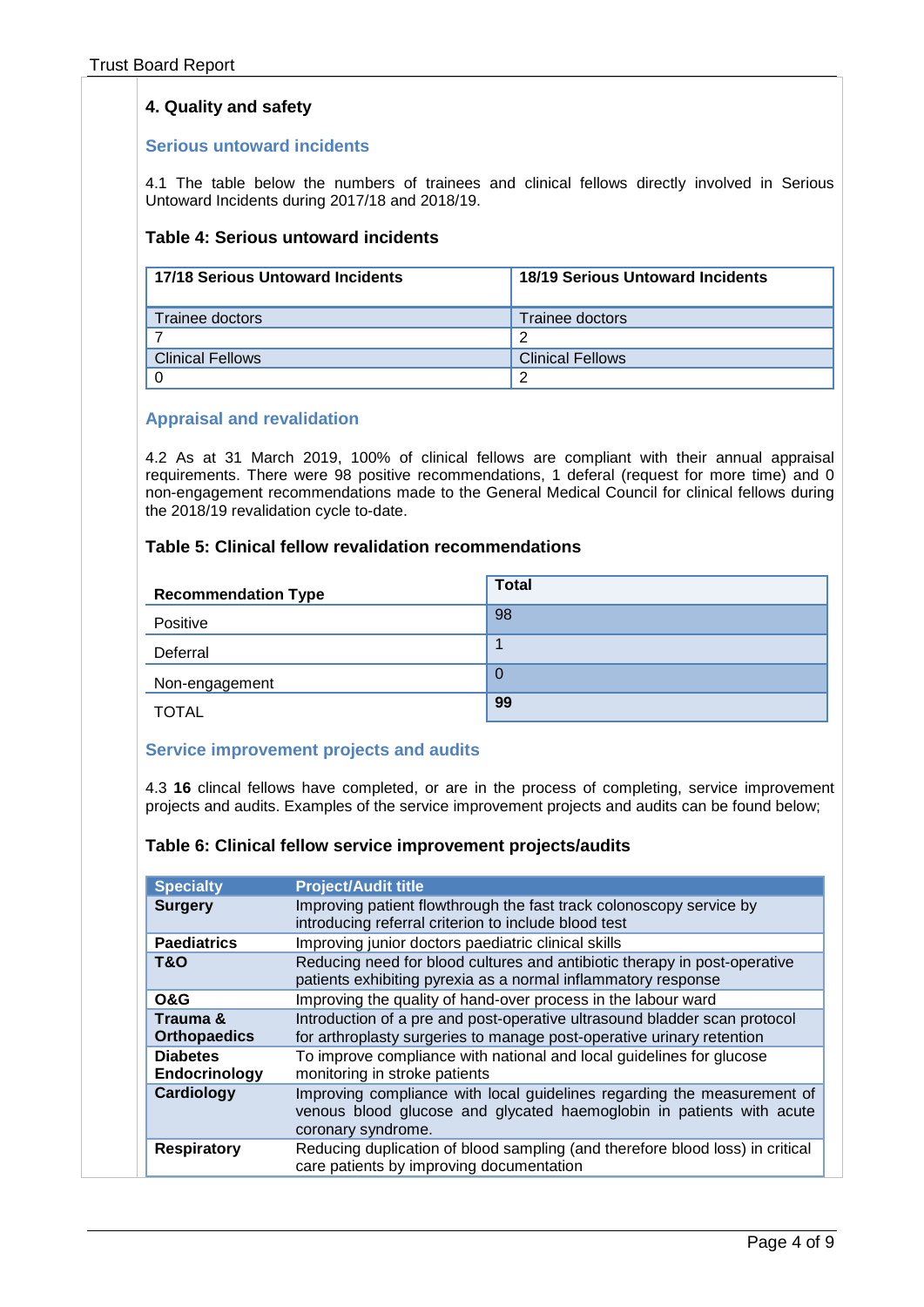# Trust Board Report

| Anaesthesia<br><b>Critical Care</b> | Improving patient temperature monitoring in recovery                                                       |
|-------------------------------------|------------------------------------------------------------------------------------------------------------|
| Dermatology                         | Reduce reporting times for skin cancer biopsies by introducing orange lids<br>on high priority biopsy pots |
| <b>Paediatrics</b>                  | Standardising blood culture practice to reduce contaminated samples<br>(competency framework)              |
| <b>T&amp;O</b>                      | Enhance patients flowthrough in Fracture Clinic                                                            |
| <b>Urology</b>                      | Improving handover process to capture referral workload                                                    |
| <b>EPAU</b>                         | Reducing waste of scan slots in medically managed miscarriage                                              |
| <b>General Surgery</b>              | To improve the compliance with local and national guidelines in prescribing<br>prophylactic antibiotics    |
| <b>Stroke</b>                       | Improving the management of constipation in the elderly                                                    |

# **5. Education**

5.1 The table below shows MSc in Clinical Medicine activity since the start of the programme in August 2016 to 31 March 2018.

# **Table 7: MSc module activity**

| <b>Module Title</b>                | <b>Completed</b> | <b>Currently Studying</b><br><b>Towards</b> |
|------------------------------------|------------------|---------------------------------------------|
| Career & Personal Development      | 53               | 12                                          |
| Service Improvement                | 32               | 9                                           |
| Design & Deliver Medical Education | $\overline{2}$   |                                             |
| Leading transformation and change  | $\overline{7}$   | $\overline{2}$                              |
| Perspectives on Leadership         | 4                |                                             |
| People Development in Healthcare   | 1                |                                             |
| <b>Advanced Research skills</b>    | 9                | 1                                           |
| <b>Research Dissertation</b>       | $\overline{2}$   |                                             |
| <b>Specialist Practice</b>         | 9                | $\overline{2}$                              |

5.2 The Trust has 14 Clinical Supervisors and 35 Educational Supervisors supporting clinical fellows.

# **6. Partnerships**

6.1 Whilst The Clinical Fellowship Programme was founded by The Royal Wolverhampton NHS Trust, The programme has now developed into an organisation made up of partners. By having a partnership approach, it allows the programme to be a shared service across NHS organisations.

6.2 The CFP now has a number of partner organisations. To-date the partners are as follows;

• Worcestershire Acute Hospitals NHS Trust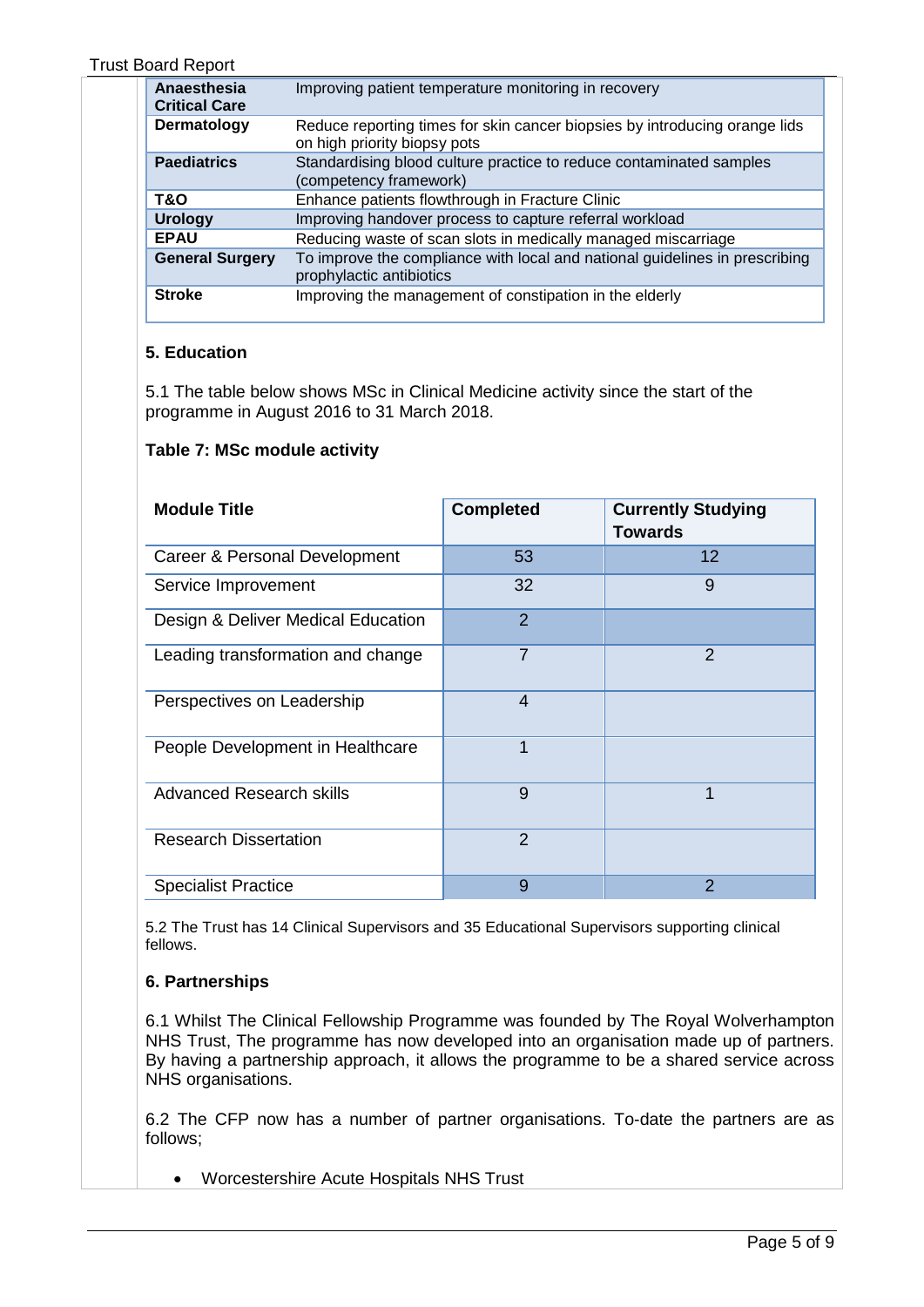- Black Country Partnership Foundation Trust
- North Staffordshire Combined Healthcare NHS Trust
- Compton Hospice

6.3 The following Trusts have also expressed an interested in a CFP partnership

- University Hospitals of North Midlands NHS Trust
- Walsall Healthcare NHS Trust

6.4 The CFP programme team are currently working closely with Worcester Acute Hospitals NHS Trust, to support the recruitment of a total of 27 clinical fellows to 17 vacancies at clinical fellow level and 10 at senior clinical fellow level.

# **7. Growing our own consultants through CESR**

7.1 The Certificate of Eligibility for Specialist Registration (CESR) is a process for doctors who have not followed Specialty Training programme in the UK, to gain specialist qualification and apply for a Consultant position. Application for CESR typically takes 5 years, at the end of which the applicant needs to provide evidence to demonstrate experience, skills and competency equivalent to that obtained in the Specialty Training programme. Evidence needs to be collected and submitted as per the generic and specialty-specific GMC recommendations.

7.2 The Trust currently has 4 doctors who have completed the CESR process during their employment with us and are now in consultant posts within the Trust, 1 in Obstetrics and Gynaecology, 1 in Trauma and Orthopaedics and 2 in Radiology.

7.3 Through the CFP CESR workstream, there are c20 doctors engaged in the CESR programme which includes;

- An allocated CESR supervisor
- CESR peer group
- In-house training sessions
- Support and validation of evidence through the CESR ARCP process

# **8. Finance**

8.1 As part of the recent Medical Workforce Group (MWG) meetings with divisions, the numbers of required fellows for each directorate has now been confirmed. Through the MWG meetings it was confirmed each directorate has funds within their existing budget to fund these posts. With the exception of the following directorates, who are now required to write business cases to support the expansion of fellows in their directorates;

- Anaesthetics
- Obstetrics and Gynaecology
- Oncology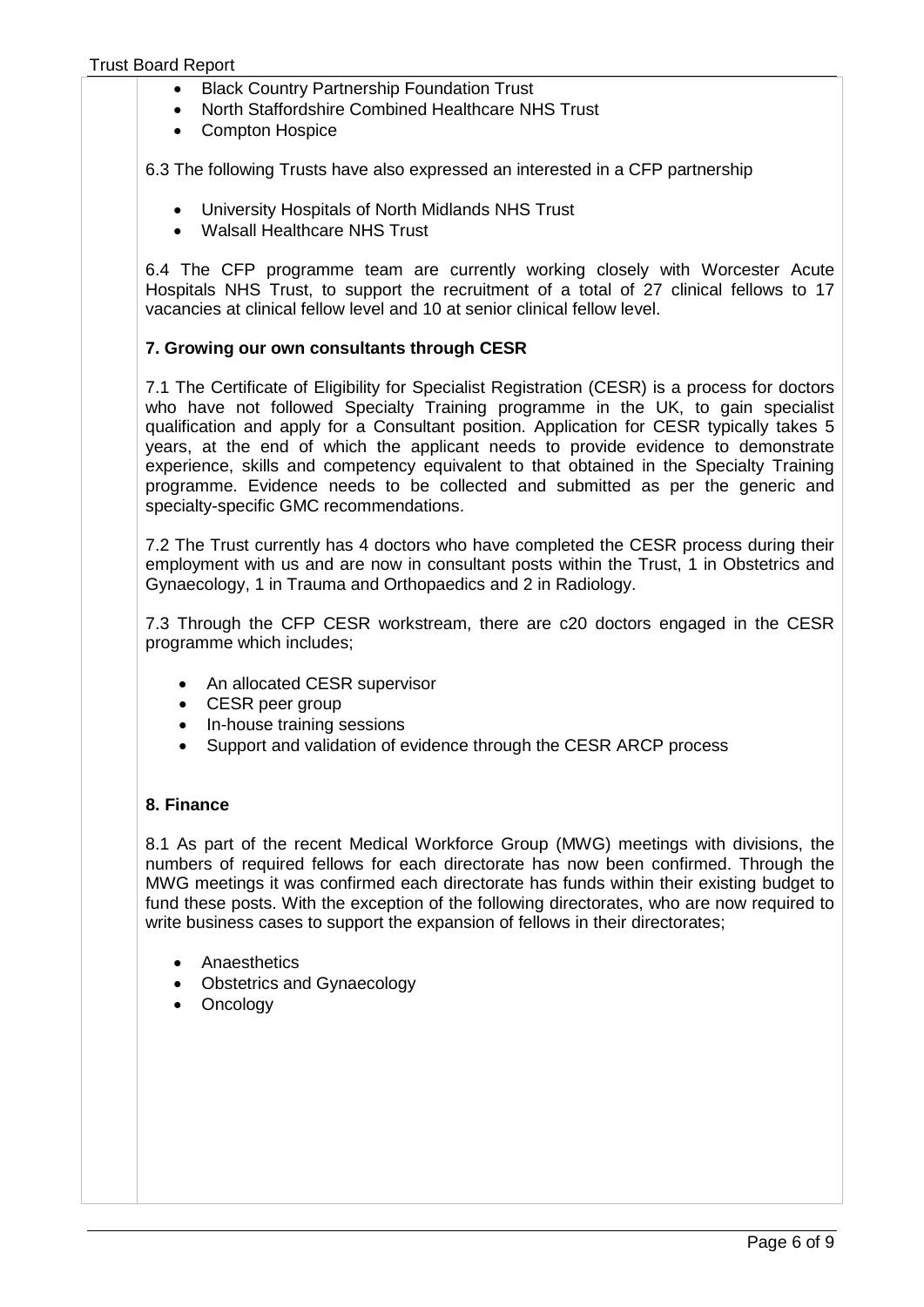# **Nurse Clinical Fellowship Programme**

# **9. Recruitment and retention**

9.1 Since the Nurse Clinical Fellowship Programme was established;

- A total of **75** offers of employment have been made, of the 75 offers made;
	- **5** nurses are now in post (UK **1** international **4**)
	- **15** nurses have confirmed start dates ranging between July-September 2019 (UK **7** international **7**)
	- **46** international nurses are completing various components of the NMC process. The anticipated start date for these candidates will be November/December 2019.
	- 9 nurses have withdrawn their application/deferred.
- 9.2 Recruitment to the programme continues, receiving application from both UK and international nurses.
- 9.3 The CFP is also open to internal applicants and is advertised 2 times per year. At present the CFP has attracted 8 internal nurses to the programme (cohort 1); the programme is currently inviting applications for cohort 2 where we anticipate a further 30 nurses will join the programme.

# **10. Education**

#### **The University of Wolverhampton**

10.1 The Trust has worked in partnership with the University of Wolverhampton to develop an MSc in Clinical Nursing with bracketed routes in Research, Leadership and Management, Teaching and Learning or a chosen clinical specialism. The MSc is due to be validated by the University of Wolverhampton by September 2019. The Nurse CFP is also offered at BSc level through the universities existing BSc Nursing (top-up) degree.

10.2 Of the 8 internal nurses on the CFP, 6 are completing their MSc and 2 are completing their BSc Nursing Studies (top-up).

10.3 The MSc in Clinical Nursing has been designed to mirror the MSc in Clinical Medicine and is supporting joint learning with both nurses and doctors being taught together on nearly all of the modules.

# **OSCE Bootcamp**

10.4 It is an NMC requirement that international nurses complete an OSCE examination before they can receive their NMC pin.

10.5 The Trust has a well-established and successful in-house OSCE 'bootcamp' designed to embrace and enhance the existing knowledge and skills of the Trust's international nurses, whilst guiding them in transferring these in line with UK and Trust policies and practices

10.6 3 International nurses recruited through the CFP have recently completed the programme and sat their external OSCE examination 16<sup>th</sup> June 2019. The results are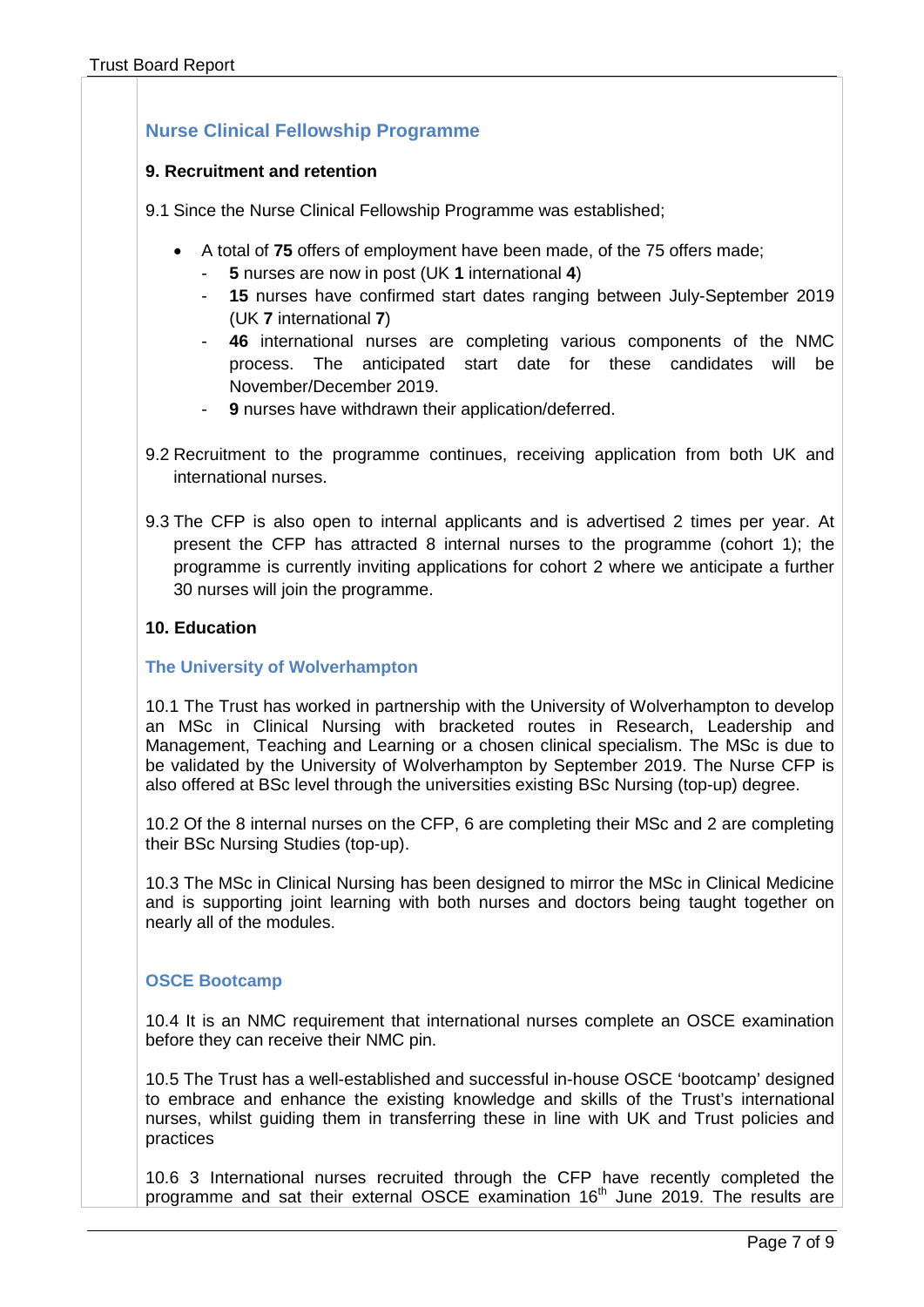expected by 28<sup>th</sup> June, if successful, the nurses will receive their NMC pin.

# **11. Achievements**

11.1 Through the Nurse CFP, the Trust has been nominated 'Best organisation for Learning and Development' by The Nursing Times.

11.2 The Nurse CFP team has submitted an article to the British Journal of Nursing describing the early success of the programme.

11.3 The Nurse CFP team will be presenting at the International Nurse Education Conference in Barcelona in April 2020.